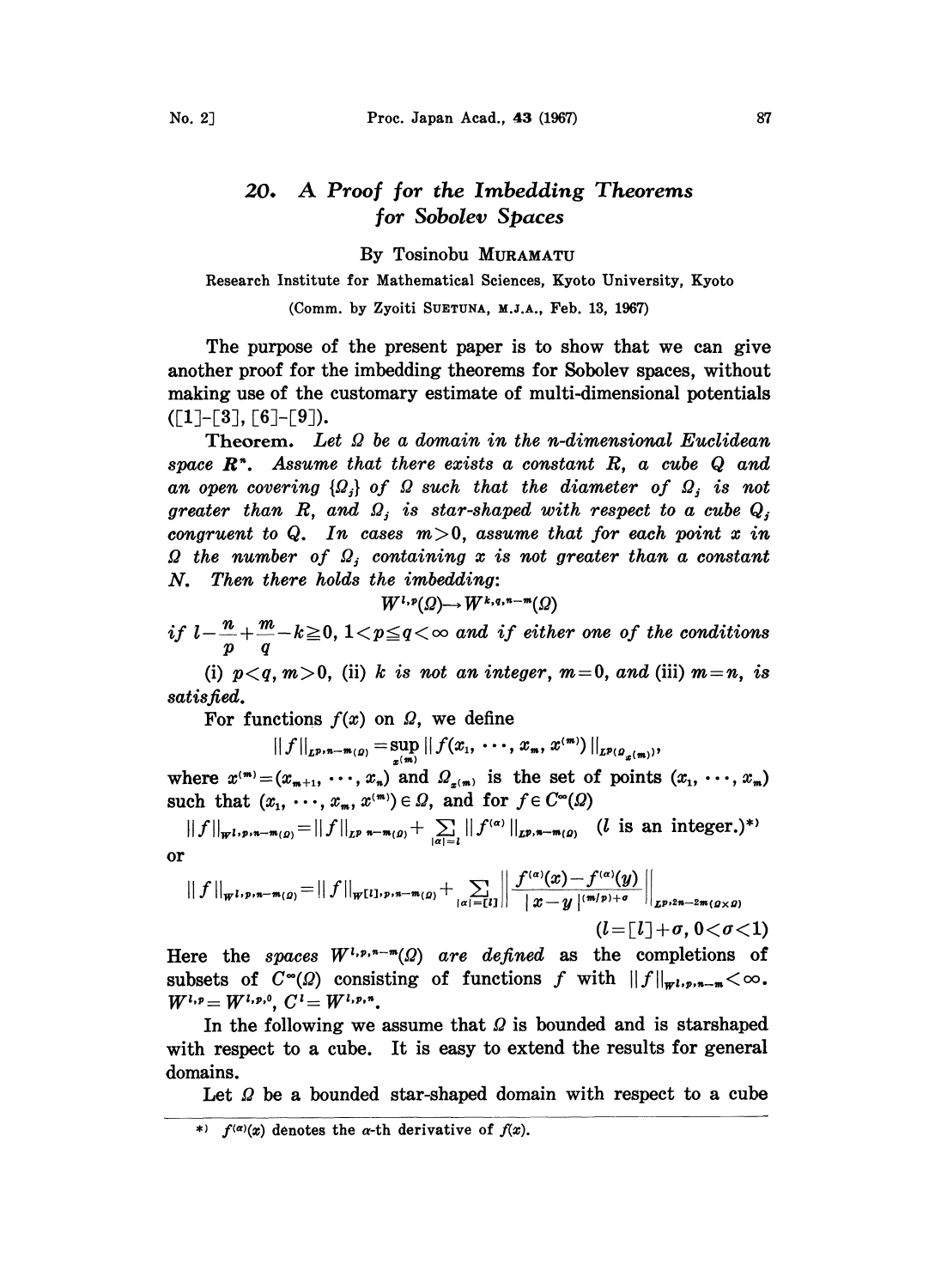## 88 **T. MURAMATU** [Vol. 43,

Q and choose  $\varphi(x) \in C^{\infty}(R^*)$  such that  $\bigg(\varphi(x)dx=1$  and  $\varphi(x)$  is identically equal to zero outside Q. For  $f(x) \in C^{\infty}(\Omega)$ , we have by Taylor's formula,

$$
f(x) = \sum_{|\alpha|
$$

Multiplying by  $\varphi(z)$  and integrating with respect to z, we have

$$
f(x) = \sum_{|\alpha|=i} \int_0^1 t^{i-1} dt \int \frac{l}{\alpha!} (x-z)^{\alpha} \varphi(z) f^{(\alpha)}(x+t)(z-x) dz
$$
  
+ 
$$
\sum_{|\alpha| (1)
$$

where  $\varphi_a(z)$  is a linear combination of derivatives of  $\varphi(z)$ . In the same way, we have

$$
f(x) = \int_0^1 \frac{dt}{t} \iint \psi(x, z) \varphi(w) \{ f(x + t(z - x)) - f(x + t(w - x)) \} dz dw
$$
  
+ 
$$
\int \varphi(z) f(z) dz,
$$
 (2)

where  $\psi(x, z) = n\varphi(z) + \sum_{j=1}^{\infty} (z_j - x_j) \frac{\partial \psi}{\partial z_j}(z)$ .

Our proof of the Theorem is based on these fomulas and the following

Lemma 1. Let  $\Omega$  be bounded and star-shaped with respect to Q. Set  $w=0$   $\cap$  S where S is a  $(n-m)$ -dimensional subspace of  $\mathbb{R}^n$  and let  $K(x, z)$   $(x \in S, z \in \mathbb{R}^n)$  be a C<sup>n</sup>-function having support contained in  $S \times Q$ . For any function f such that for any compact subset  $B$  in  $w$ ,

$$
\sup_{z\in B}\sup_{0
$$

(for convenience, we will say that  $f(x)$  is of the class  $K(\omega)$  if  $f(x)$  has this property), we define

$$
F(x) = \int_0^x \eta(t) dt \int f(x+t(z-x)) K(x, z) dz
$$

where  $0 \leq |\eta(t)| \leq t^{l-1}, 0 \leq T \leq 1$ , and  $l>0$ . Assume that  $\lambda = l - \frac{n}{n} +$  $\frac{r}{q}-k\geqq 0, h > k, 1 < p \leqq q < \infty$  and assume further one of the following conditions:

(i)  $p < q$ ,  $r > 0$ , and (ii) k is not an integer,  $k < l$ ,  $r = 0$ , (iii)  $\lambda > 0$ . Then

$$
|| F(x) ||_{W^{k,q,n-m-r}(\omega)} \leq C T^{\lambda} || f ||_{L^{p}(Q)}
$$
 (3)

holds for any  $f \in L^p(\Omega) \cap K(\omega)$ , where C is a constant independent of  $f$  and  $T$ .

Proof of the Theorem. Note that the theorem is proved by showing the estimate

 $||f||_{\mathbf{w}^{k,q,n-m}(q)} \leq C||f||_{\mathbf{w}^{l,p}(q)}$  (foy any  $f \in C^{\infty}(Q) \cap W^{l,p}(Q)$ ).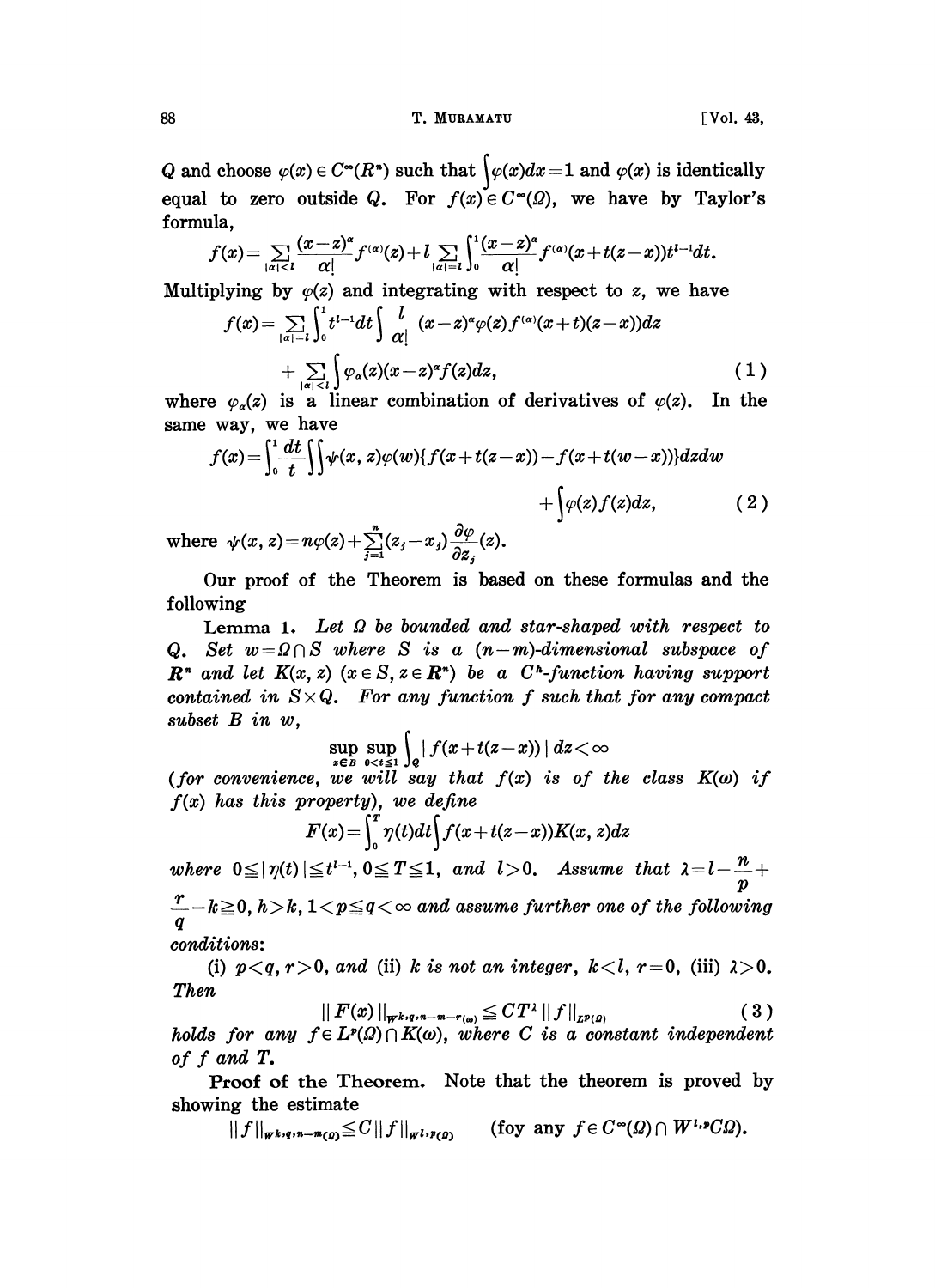If  $l$  is an integer, then we have this estimate by  $(1)$  and Lemma 1. Next consider the case in which  $0 \le k < l < 1$ . The first term on the right side of (2) can be written in the form

$$
F(x) = \int_0^1 t^{\mu-1} dt \iint \widetilde{f}(x+t(z-x), x+t(w-x)) K(x, z, w) dz dw,
$$
  
where  $\widetilde{f}(x, y) = \{f(x) - f(y)\} |x-y|^{-\mu}, K(x, z, w) = \psi(x, z)\varphi(w) |z-w|^{\mu},$   
 $\mu = l + \frac{n}{p}.$  By Lemma 1, choosing  $S = \{(x, x) | x \in \mathbb{R}^n\}$ , we have

$$
||F||_{W^{k,q,n-m}(0)} \leqq C ||\widetilde{f}||_{L^{p}(\Omega \times \Omega)}.
$$

Thus the theorem is proved in this case. Consider now the case in which  $l = [l] + \sigma$ ,  $0 < \sigma < 1$ ,  $k \geq [l]$ . By the result just proved we have  $|| f^{(\alpha)} ||_{\mathbf{w}^{k,q}} = \leq C || f^{(\alpha)} ||_{\mathbf{w}^{l,p}}$  for any  $\alpha$  with  $|\alpha| = [l]$ . Therefore, the theorem is proved in this case also. Choosing a suitable  $r$ , and considering two imbeddings  $W^{l,p} \to W^{l,l,r}$  and  $W^{l,l,r} \to W^{k,q,n-m}$ , we can prove the theorem in general cases.

To prove Lemma <sup>1</sup> we will use the following.

Lemma 2. Let  $\Omega$ ,  $\omega$ ,  $\eta(t)$ ,  $Q$ ,  $T$  be as in Lemma 1. Assume that (i)  $\mu = l - \frac{n}{r} + \frac{r}{r} \ge 0$ ,  $p < q$ ,  $r > 0$ , or (ii)  $\mu > 0$ . Then for any  $p \qquad q$ 

function  $f \in L^p(\Omega) \cap K(\omega)$ 

$$
\left\|\int_a^T \eta(t)dt\right\|_2 \left\|f(x+t(z-x))\right\|dz\right\|_{L^{q,n-m-r(\omega)}} \leq C T^{\mu}\left\|f\right\|_{L^p(\Omega)}. \tag{4}
$$

**Proof.** We may suppose that  $S = \{(x', 0) | x' \in \mathbb{R}^{n-m} \}$ . By Hölder's inequality we have

$$
\int_{Q} |f(x+t(z-x))| dz \leq C_{1} \int_{Q} dz' \Biggl(\int_{Q_{x'+t(x'-x')}} |f(x'+t(z'-x'),tz'')|^{p} dz''\Biggr)^{1/p}
$$
  

$$
\leq C_{1} t^{-\frac{m}{p}} \int_{Q} g(x'+t(z'-x')) dz',
$$

where  $Q' = S \cap Q$ ,  $Q_{x'} = \{x'' \mid (x', x'') \in Q\}$ ,  $Q_{x'} = \{x'' \mid (x', x'') \in Q\}$  and  $g(x')=||f(x', x'')||_{L^{p}(Q_{\infty})}.$ 

Thus it is sufficient to consider the case where  $m=0$  and  $\omega=\Omega$ .

Case (i). We may suppose that  $\lambda = 0$ ,  $T=1$ , and  $\eta(t)=t^{l-1}$ . By Hölder's inequality we have

$$
\begin{aligned} \int_{\mathbf{Q}} \vert \, f(x+t(z-x)) \, \vert \, \, dz \!\leq\! C_1 \!\! \int_{\mathbf{Q}'} \! dz' \! \left( \int_{\mathbf{Q}_x} \vert \, f(x+t(z-x)) \, \vert^p \, dz'' \right)^{1/p} \\ \leq\! C_1 t^{-\frac{n-r}{p}} \! \int_{\mathbf{Q}'} \! g(x'\!+\!t(z'\!-\!x') ) dz', \end{aligned}
$$

where  $z = (z', z'')$ ,  $z' \in \mathbb{R}^r$ ,  $z'' \in \mathbb{R}^{n-r}$ , and  $g(x') = || f(x', x'') ||_{L^p(g_{\alpha'})^*}$ Therefore, it is sufficient to consider the case  $r=n$ . Put  $u=x$  $+t(z-x), s=|x-z|$ , then we have

$$
\int_{0}^{1} t^{l-1} dt \int_{Q} |f(x+t(z-x))| dz \leq C_{2} \int_{0}^{R} \int_{Q} |f(u)| |u-x|^{-n+l} s^{n-l-1} du ds
$$
  

$$
\leq C_{3} \int_{Q} |f(u)| |u-x|^{l-n} du.
$$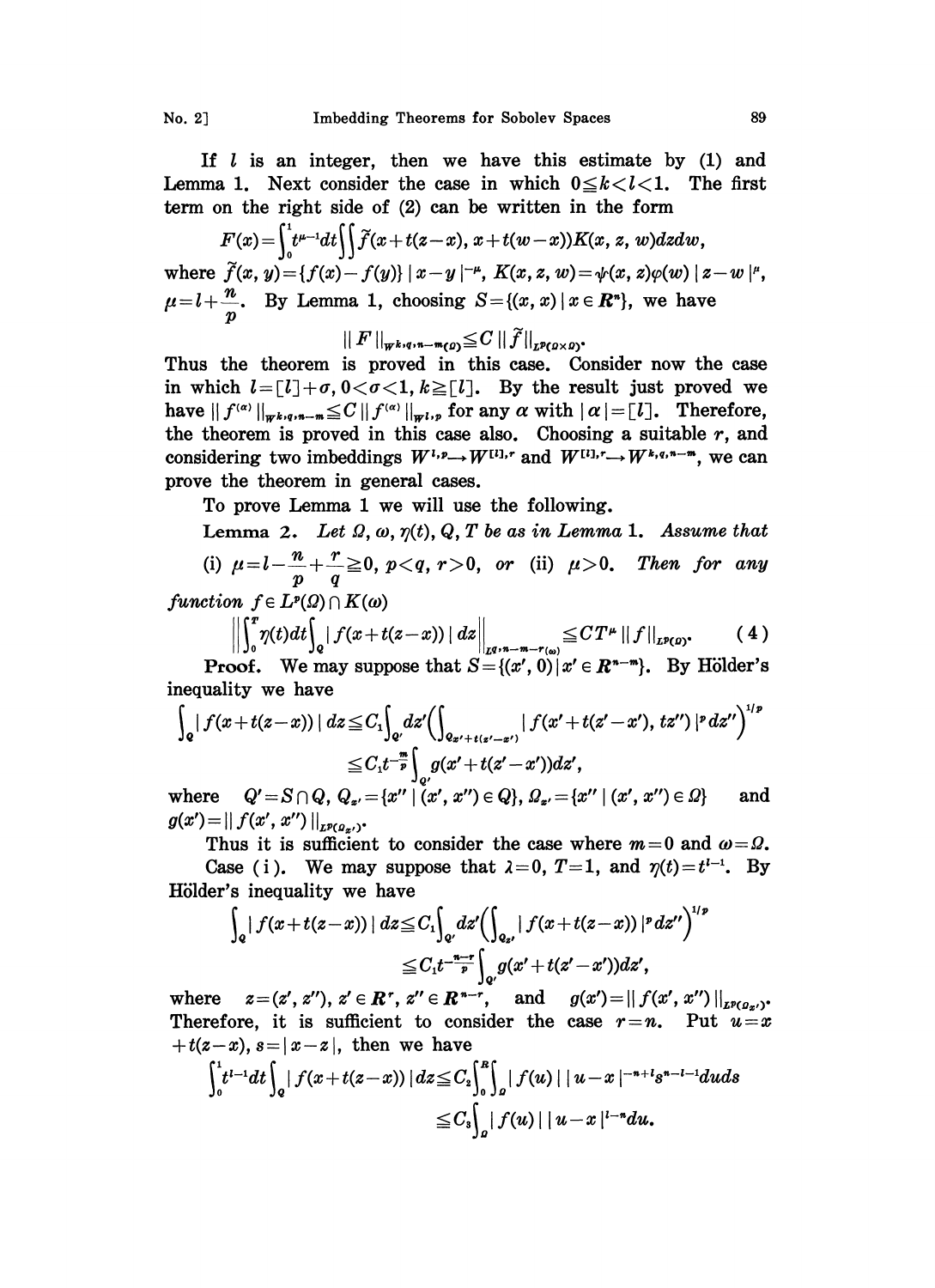90 **T. MURAMATU** [Vol. 43,

Applying Riesz's inequality  $([4], [5])$  to the right side of this inequality, we have the estimate (4).

Case (ii). It is sufficient to consider two cases; (a)  $r=n$ ,  $p=q$ , and (b)  $r=0$ . By Hölder's inequality we have

$$
\int_a^x \eta(t)dt \int_{Q} |f(x+t(z-x))| dz \leq C_1 \int_0^x t^{t-1}dt \Bigl(\int_{Q} |f(x+t(z-x))|^p dz\Bigr)^{1/2}
$$
  

$$
\leq C_1 \int_0^x t^{t-\frac{n}{p}-1} dt \, ||f||_{L^{p}(Q)},
$$

so that the estimate is verified in case (b). Finally consider case (a). By virtue of Hölder's inequality and Jessen's inequality, we have

$$
\left\| \int_0^T \eta(t) dt \int_Q |f(x+t(z-x))dz| \right\|_{L^p(\Omega)} \leq C_1 \int_0^T t^{1-1} dt \left( \int_Q \int_Q |f(x+t(z-x))|^p dz dx \right)^{1/p}
$$

Set  $u = x+t(x-z)$ ,  $v=x-z$ . Then we have

$$
\int_{\rho} \int_{\rho} |f(x+t(z-x))|^p dx dz \leq \int_{\rho} \int_{\rho-q} |f(u)|^p du dv \leq C_2 ||f||_{L^p(\rho)}^p.
$$

Thus we have the estimate (4) in this case.

**Proof of Lemma 1.** We may suppose that  $S = \{(\hat{x}, 0) | \hat{x} \in R^{n-m}\}\$ and  $\eta(t)=t^{t-1}$ . The estimate  $||F||_{L^{q}(n-m-r(\omega))}\leq CT^{\mu}||f||_{L^{p}(\Omega)}$  is an immediate consequence of Lemma 2, so that Lemma 1 is proved when  $k=0$ .

Case  $0 < k < 1, r > 0$ . Set

$$
F(x, y) = \int_{t \leq |x-y|} \varPhi(t, x)t^{1-1}dt, \varPhi(t, x) = \int_{Q} |f(x+t(z-x))| dz,
$$
  
\n
$$
G(x, y) = \int_{t \geq |x-y|} t^{1-1}dt \Big| \int \{f(x+t(z-x))K(x, z) - f(y+t(z-y))K(y, z)\} dz \Big|.
$$
  
\nThen we have

$$
|F(x)-F(y)| \leq C_0\{F(x, y)+F(y, x)\}+G(x, y). \tag{5}
$$

It is easily checked that

$$
F(x, y) \leq |x-y|^k G(x), G(x) = \int_0^x t^{1-k-1} \varPhi(t, x) dt.
$$

Thus we have

$$
\int_{u(y'')} \frac{F(x, y)^{q}}{|x - y|^{r + k q}} dy' \leq C_{2} G(x)^{q - 1} \int_{t \leq |x - y|} \int \frac{\phi(t, x)t^{t - 1}}{|x - y|^{r + k}} dt dy' \leq C_{3} G(x)^{q}
$$

where  $y=(y', y''), y' \in \mathbb{R}^r$ , and  $\omega(y'')=[y'|(y', y'') \in \omega]$ . It follows from this estimate and Lemma 2 that

$$
\left\|\frac{F(x,y)}{|x-y|^{(r/q)+k}}\right\|_{L^{q,2(n-m-r)}(\omega\times\omega)} \leq CT^{\lambda} \left\|f\right\|_{L^{p}(\Omega)}.
$$
 (6)

Now consider  $G(x, y)$ . By the identity

$$
\int f(y+t(z-y))K(y,z)dz = \int f(x+t(z-x))K\Big(y, z+\frac{1-t}{t}(x-y)\Big)dz
$$

and the inequality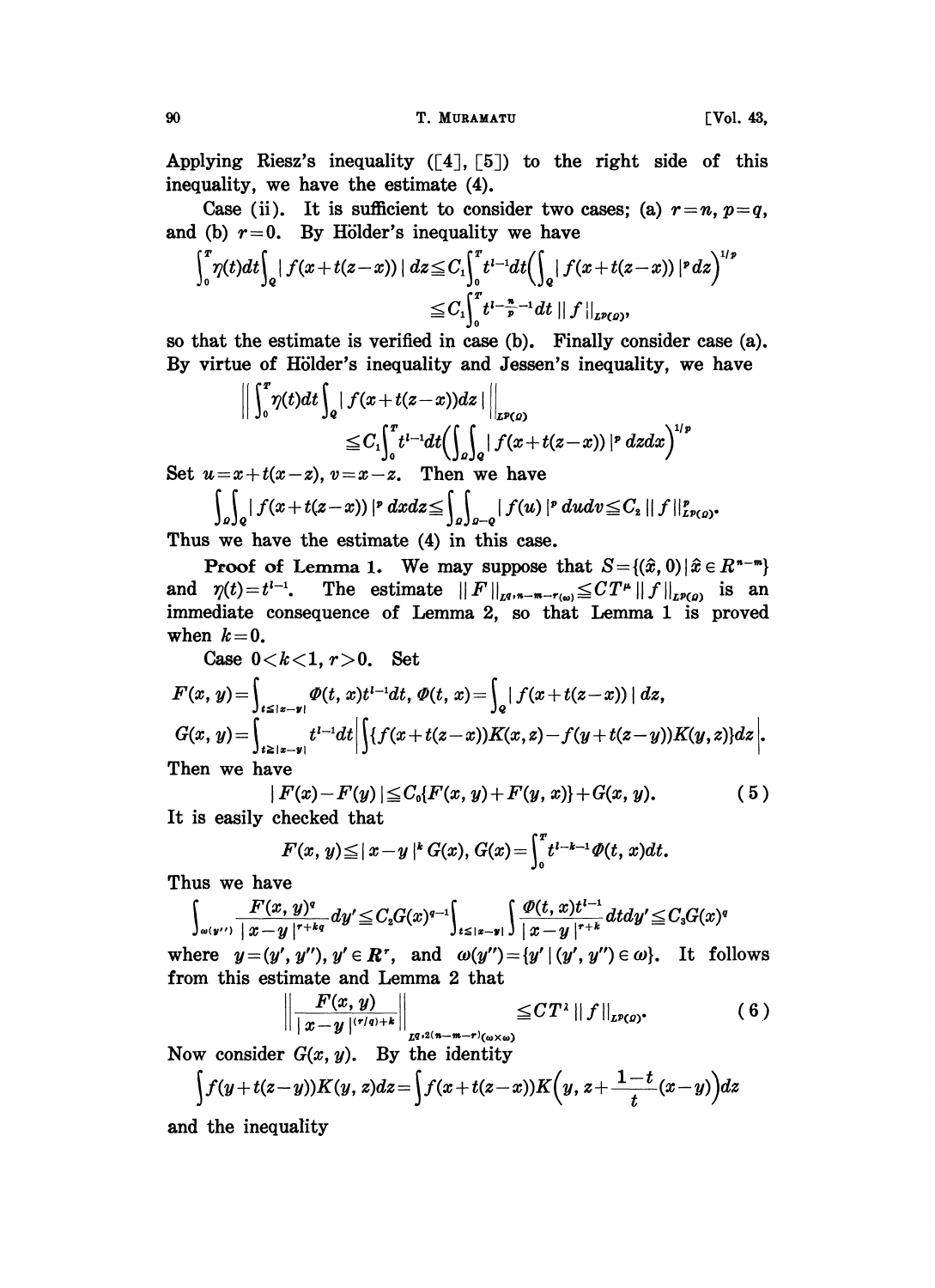No. 2] **Imbedding Theorems for Sobolev Spaces** 91

$$
\left|K(x,z)-K\Big(y,z+\frac{1-t}{t}(x-y)\Big)\right|\leq M\frac{|x-y|^{k+\varepsilon}}{t^{k+\varepsilon}},
$$

and  $0 < \varepsilon < 1-k$ ,  $h-k$ , we have  $G(x, y) \leq C_1 H(x, y) + H(y, x)$  where

$$
H(x, y) = \int_{t \geq |x-y|} t^{t-k-1} |x-y|^{k+\epsilon} \varPhi(t, x) dt.
$$

By Jessen's inequality we have

$$
\begin{aligned}&\Bigl(\int_{u(y'')}\frac{H(x,\,y)^q}{|\,x-y\,|^{r+kq}}\,dy'\Bigr)^{1/q}\\&\leq \int_0^r t^{l-k-\epsilon-1}\varPhi(t,\,x)\Bigl(\int_{|x-y|\leqslant t}|\,x-y\,|^{*\,q-r}dy'\Bigr)^{1/q}\,dt\!\leq\! C_zG(x).\end{aligned}
$$

Therefore, by Lemma 2 we have

$$
\left\| \frac{G(x, y)}{|x-y|^{(\tau/q)+k}} \right\|_{L^{q, 2(n-m-r)}(\omega \times \omega)} \leq C T^{\lambda} \left\| f \right\|_{L^{p}(\Omega)}.
$$
 (7)

It follows from (5), (6), and (7) that  $|| F(x) ||_{\mathbf{w}^{k,q,n-m-r}(\omega)} \leq C T^{\lambda} || f ||_{L^{p}(\Omega)}$ .

Case  $0 < k < 1$ ,  $r = 0$ . We may assume that  $l - \frac{n}{-} = k$ . By Hölder's  $\boldsymbol{p}$ 

inequality we have

$$
F(x, y) \leq C_{1} \int_{t \leq |x-y|} t^{k-1} dt \, ||f||_{L^{p}(g)} \leq C_{2} |x-y|^{k} ||f||_{L^{p}(g)}
$$
(8)

and

$$
G(x, y) \leq C_{1} \int_{t \geq |x-y|} |x-y|^{k+\epsilon_{T}-\epsilon_{-1}} dt ||f||_{L^{p}(D)} \leq C_{3} |x-y|^{k} ||f||_{L^{p}(D)}.
$$
 (9)

By (5), (8), and (9) we have  $\frac{|F(x)-F(y)|}{|x-y|^k} \leq C ||f||_{L^p(\rho)}$ .

Case 
$$
k \ge 1
$$
. Set  
\n
$$
F_{\epsilon}(x) = \int_{\epsilon}^{T} \eta(t) dt \int f(x+t(x-x)) K(x, z) dz
$$
\n
$$
= \int_{\epsilon}^{T} \eta(t) t^{-n} dt \int f(u) K\left(x, x + \frac{u-x}{t}\right) du.
$$

Letting  $\varepsilon \rightarrow 0$  after differentiating and changing the variables of integration we have

$$
D_{x}^{\alpha}F(x) = \sum_{\alpha \geq \beta} {\alpha \choose \beta} \int_{0}^{x} \gamma_{\beta}(t) dt \int f(x+t(z-x)) K_{\beta}(x, z) dz,
$$

where  $\eta_{\beta}(t) = \eta(t)t^{-|\beta|}(t-1)^{|\beta|}$  and  $K_{\beta}(x,z) = D_x^{\alpha-\beta}D_x^{\beta}K(x,z)$ . This formula and Lemma <sup>1</sup> in the case already proved give the estimate (3) in this case.

## References

- [1] Besov, O. V.: On a certain family of functional spaces. Imbedding and continuation theorem (Russian). D.A.N. SSSR, 126 (6), 1163-1165 (1959).
- [2] Gagliardo, E.: Proprietà di alcune classi di funzioni in più variabili. Ricerche di Mat., 7, 102-137 (1958).